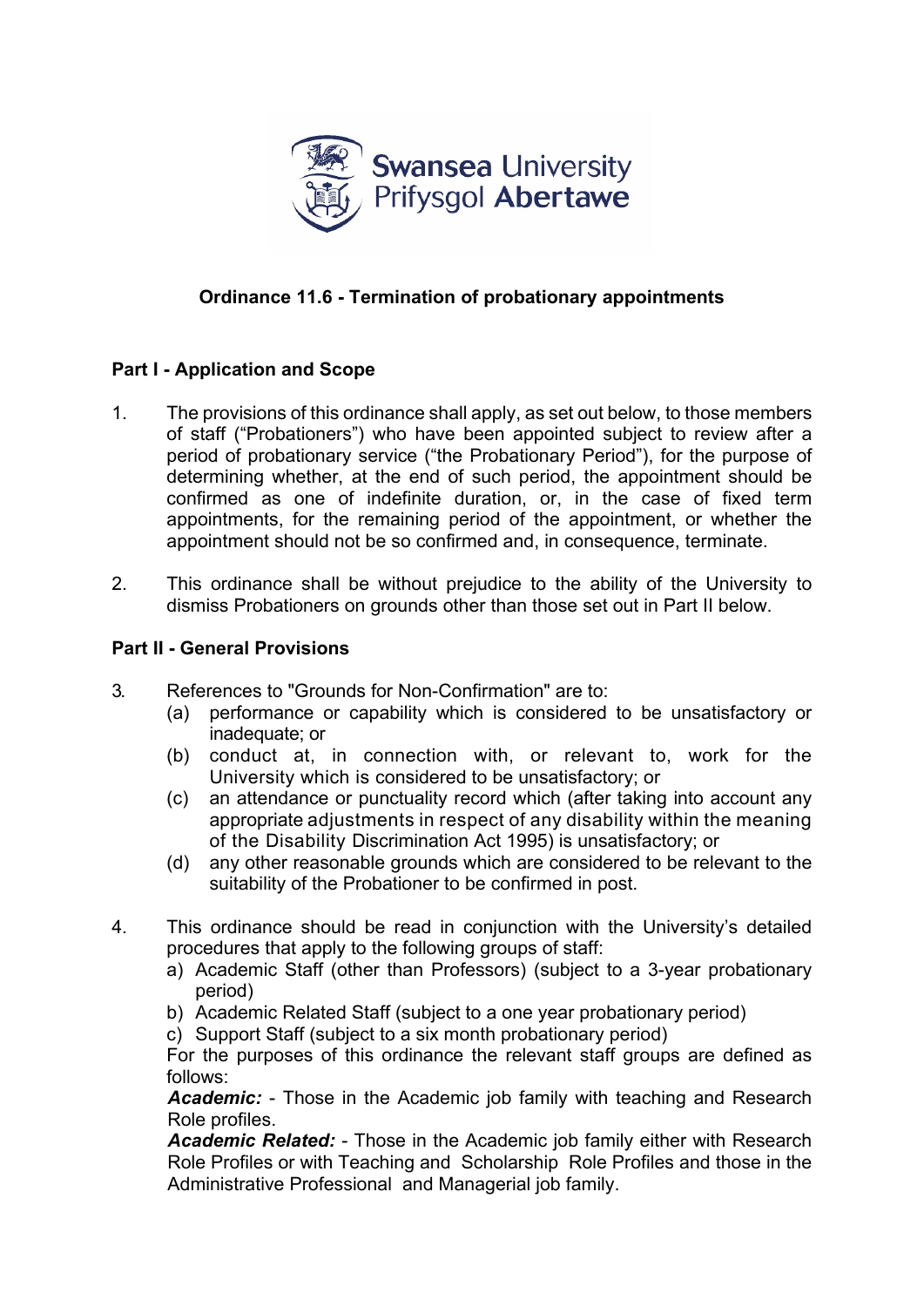*Support Staff:* – All other members of staff who are subject to probation.

The purpose of these procedures is to identify any weaknesses or areas for improvement and to provide the necessary support to members of staff during probation.

N.B. probation will normally be waived for lecturers and senior lecturers on appointment in cases where evidence is obtained that a new staff member has successfully completed a probationary period in a similar role and grade in another University.

### **Part III - Grounds for Non-Confirmation - formal meetings**

- 5. If at any time during the Probationer's Probationary Period, the Probationary Supervisor considers that there may be grounds for non-confirmation, and specifically where set out in the University's detailed procedures for the groups of staff listed above, the Probationary Supervisor will prepare a statement identifying those grounds and summarising the steps previously taken to procure improvement. Copies of relevant documents may be appended to the statement.
- 6. The Probationary Supervisor will send the statement (and any appended documents) to the Probationer and the (Pro-Vice-Chancellor)/Head of School/Director or staffing committee.
- 7. The Pro-Vice-Chancellor/Head of School/Director or staffing committee will send a written notification to the Probationer giving at least 7 days' notice of a formal meeting to consider the statement, informing the Probationer that he or she has a right to be accompanied at the meeting and/or to make written representations. to the Pro-Vice-Chancellor/Head of School/Director or staffing committee. If the Pro-Vice-Chancellor/Head of School Department/Director or staffing committee considers on the basis of the statement that there may be Grounds for Non-Confirmation, he or she will also inform the Probationer in writing that the formal meeting could result in non-confirmation and termination of the employment of the Probationer.
- 8. The Probationary Supervisor will be asked to attend the formal meeting to explain the case set out in the statement and answer any relevant questions which may be raised by the Probationer or the Pro-Vice-Chancellor/Head of School/Director or staffing committee. The Probationer will be given the opportunity to state his or her case.
- 9. Subject to the above, the conduct of the formal meeting and any adjournments will be at the discretion of the Pro-Vice-Chancellor/Head of School/Director or chair of the staffing committee.

# **Part IV – Decisions**

- 10. The decision of the Pro-Vice-Chancellor/Head of School/Director or staff committee may include (but will not be limited to) the following:
	- (a) that a formal probationary warning should be given to the Probationer, identifying improvements or objectives which the Probationer must make or